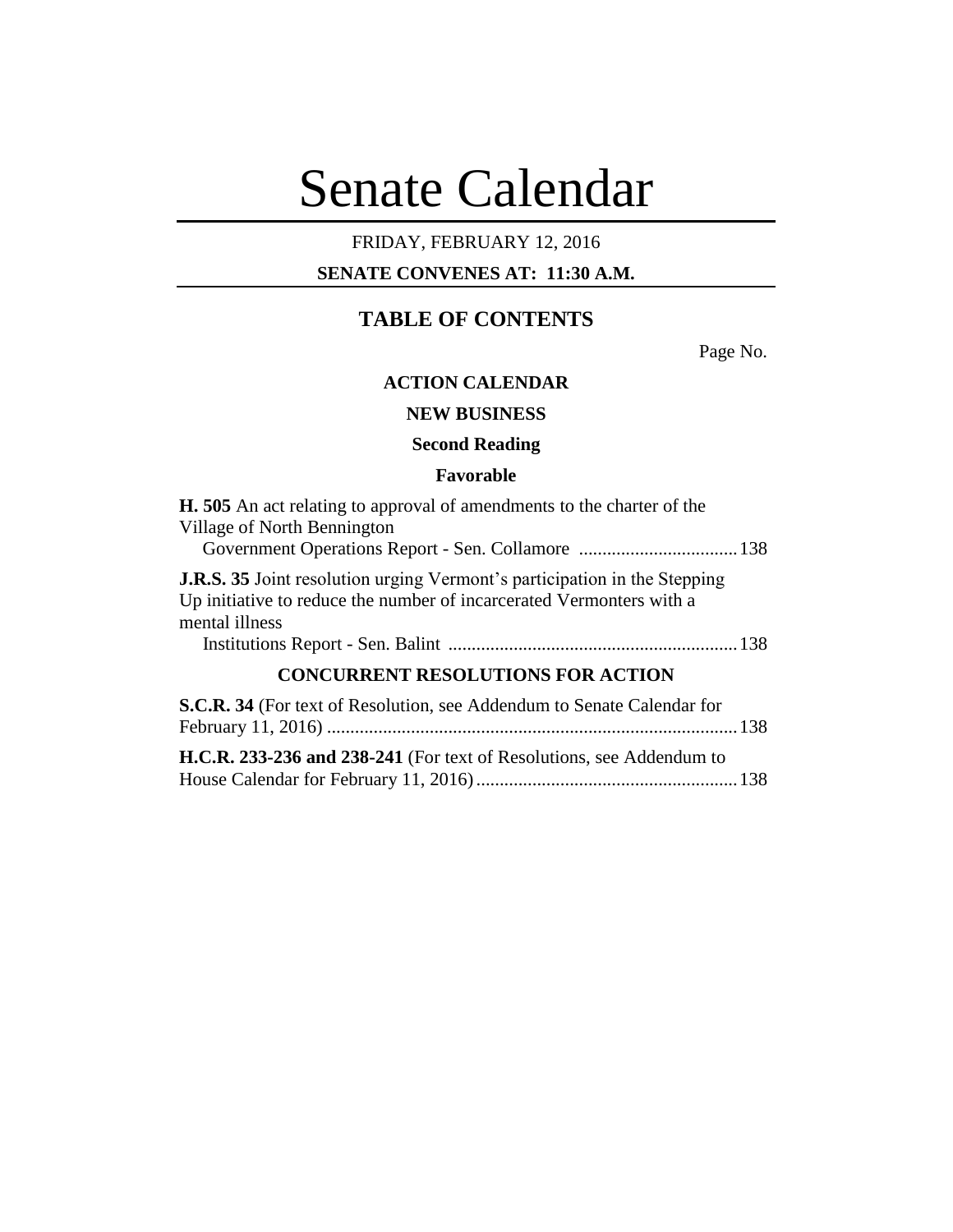#### **ORDERS OF THE DAY**

#### **ACTION CALENDAR**

#### **NEW BUSINESS**

#### **Second Reading**

## **Favorable**

#### **H. 505.**

An act relating to approval of amendments to the charter of the Village of North Bennington.

## **Reported favorably by Senator Collamore for the Committee on Government Operations.**

(Committee vote: 5-0-0)

(No House amendments)

## **J.R.S. 35.**

Joint resolution urging Vermont's participation in the Stepping Up initiative to reduce the number of incarcerated Vermonters with a mental illness.

**Reported favorably by Senator Balint for the Committee on Institutions.**

(Committee vote: 5-0-0)

## **CONCURRENT RESOLUTIONS FOR ACTION**

**S.C.R. 34** (For text of Resolution, see Addendum to Senate Calendar for February 11, 2016)

**H.C.R. 233-236 and 238-241** (For text of Resolutions, see Addendum to House Calendar for February 11, 2016)